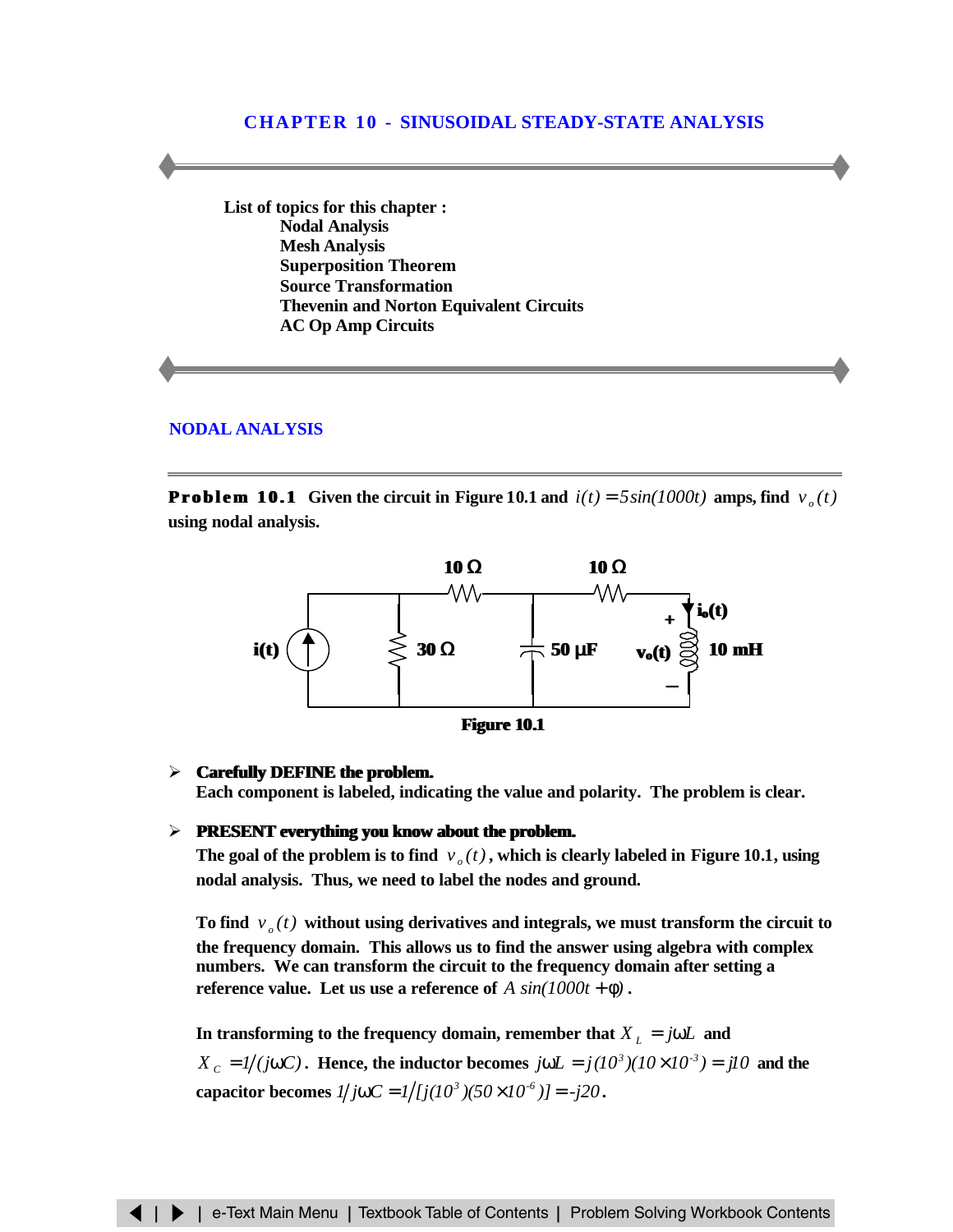<span id="page-1-0"></span>**Let us draw the circuit after the transformation into the frequency domain and labeling the nodes and ground.**



# ÿ **Establish a set of ALTERNATIVE solutions and determine the one that promises the greatest likelihood of success.**

**The problem clearly states that the problem be solved using nodal analysis. Thus, the technique to solve the problem is set. There is no reason to look at an alternative at this point.**

### ÿ **ATTEMPT a problem solution.**

**Let us begin by writing the node equations. At node 1 : At node 2 :**

$$
-5 + \frac{V_1 - 0}{30} + \frac{V_1 - V_2}{10} = 0
$$
\n
$$
\frac{V_2 - V_1}{10} + \frac{V_2 - 0}{10} + \frac{V_2 - 0}{10 + 10} = 0
$$

**Simplifying,**

$$
V_1 + 3V_1 - 3V_2 = 150
$$
  
\n
$$
4V_1 - 3V_2 = 150
$$
  
\n
$$
V_2 - V_1 + jV_2 + \frac{V_2(1-j)}{20} = 0
$$
  
\n
$$
(2)(V_2 - V_1) + jV_2 + V_2(1-j) = 0
$$
  
\n
$$
-2V_1 + 3V_2 = 0
$$

**Thus, the system of simultaneous equations is**

$$
\begin{bmatrix} 4 & -3 \ 2 & 3 \end{bmatrix} \begin{bmatrix} V_1 \ V_2 \end{bmatrix} = \begin{bmatrix} 150 \ 0 \end{bmatrix}
$$

$$
\begin{bmatrix} V_1 \ V_2 \end{bmatrix} = \frac{1}{(12-6)} \begin{bmatrix} 3 & 3 \ 2 & 4 \end{bmatrix} \begin{bmatrix} 150 \ 0 \end{bmatrix} = \frac{1}{6} \begin{bmatrix} 450 \ 300 \end{bmatrix} = \begin{bmatrix} 75 \ 50 \end{bmatrix}
$$

**So,**

$$
V_1 = 75\angle 0^\circ \quad \text{or} \quad v_1(t) = 75\sin(1000t) \text{ volts}
$$
  

$$
V_2 = 50\angle 0^\circ \quad \text{or} \quad v_2(t) = 50\sin(1000t) \text{ volts}
$$

**Clearly,**

$$
V_o = j l \theta I_o
$$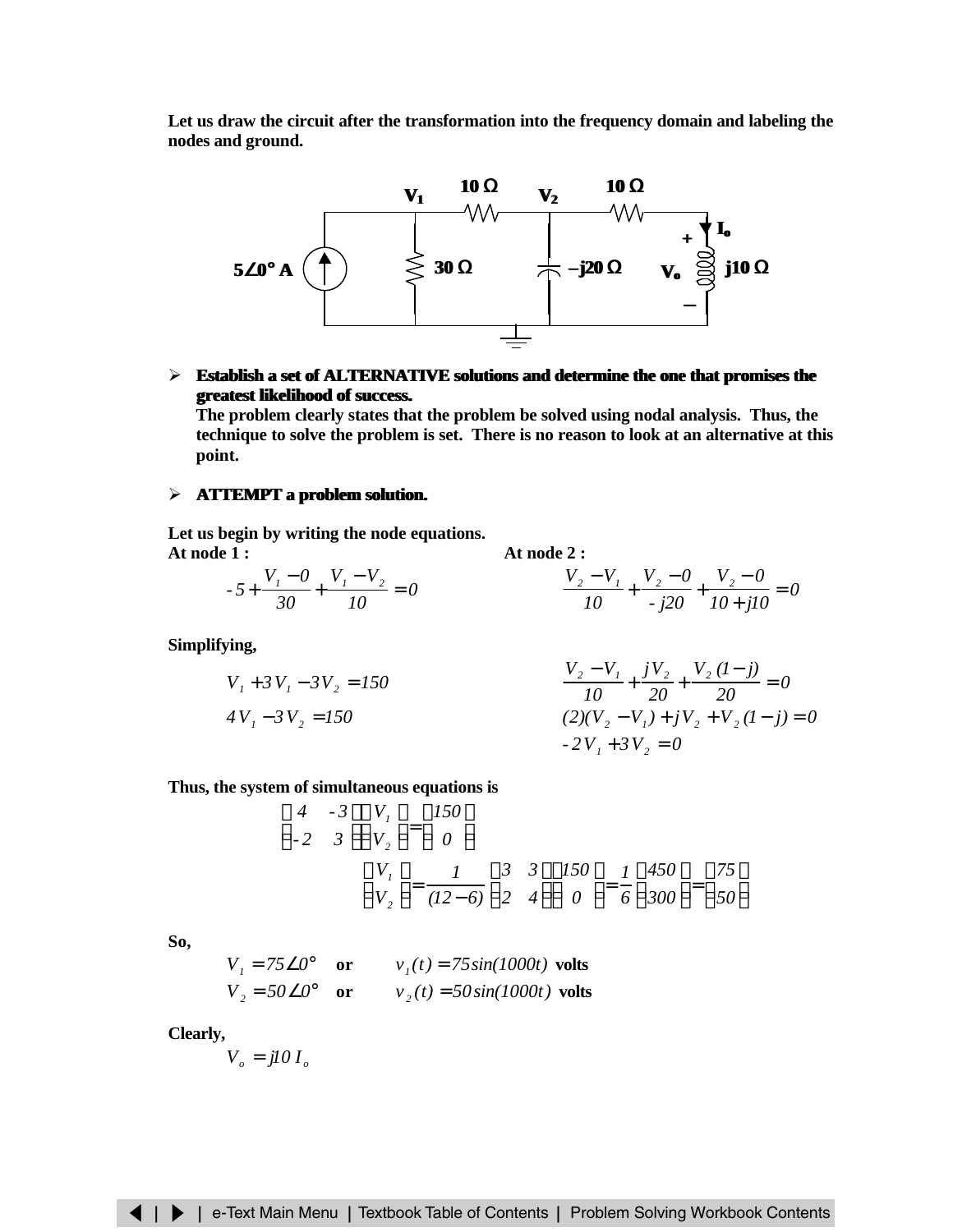**and**  $I_{\rho} = \frac{2}{10+10^2} = \frac{2}{(10)(1+1)} = \frac{(2.5)(1-1)}{20} = (2.5)(1-1) = (2.5)(\sqrt{2} \le -45^{\circ})$ *20 (50)(1 j)*  $(10)(1 + j)$ *50 10 j10 V*  $I_o = \frac{V_2}{I_0 + 3I_0} = \frac{50}{(10)(1+i)} = \frac{(50)(1-j)}{20} = (2.5)(1-j) = (2.5)(\sqrt{2} \le -45^\circ)$ − = + = +  $=\frac{2}{10+10}=\frac{2}{(10)(1+1)}=\frac{(2.5)(1-3)}{20}=(2.5)(1-3)=(2.5)(\sqrt{2}\times-45^{\circ})$  amps

**Hence,**

$$
V_o = j10 I_o = (10\angle 90^\circ)(2.5)(\sqrt{2} \angle -45^\circ) = 25\sqrt{2} \angle 45^\circ = 35.36\angle 45^\circ
$$
 volts

**Therefore,**

 $v_o(t) = 35.36 \sin(1000t + 45^\circ)$  volts

## ÿ **EVALUATE the solution and check for accuracy.**

**Solving the problem with an alternate method, such as mesh analysis in this case, would show that the results of the problem solution are correct.**

**Let us draw the circuit defining the loop currents for mesh analysis.**



**Write the loop equations.**

- **Loop 1 :**  $I_1 = 5\angle 0^\circ$  amps
- $Loop 2:$  $\frac{1}{2}$  –  $I_1$ ) +  $10I_2$  –  $j20(I_2 - I_3) = 0$
- **Loop 3 :**  $j20(I_3 I_2) + 10I_3 + j10I_3 = 0$

**Simplifying the equations for loops 2 and 3,**

 $Loop 2:$  $I_1 + (40 - j20)I_2 + j20I_3 = 0$ **Loop 3 :**  $I_2 + (10 - j10)I_3 = 0$ 

Solve the third loop equation for  $I_3$  in terms of  $I_2$ .

$$
I_3 = \frac{-j20}{10 - j10} I_2 = (I - j)I_2 = 1.4142 \angle -45^\circ I_2
$$

Now, substitute  $I_j$  and  $I_j$  into the second loop equation and simplify to find  $I_j$ .

$$
(-30)(5\angle 0^{\circ}) + (40 - j20)I_2 + (j20)(I - j)I_2 = 0
$$
  
\n
$$
(-30)(5\angle 0^{\circ}) + (40 - j20)I_2 + (20 + j20)I_2 = 0
$$
  
\n
$$
60I_2 = (30)(5\angle 0^{\circ})
$$
  
\n
$$
I_2 = \frac{(30)(5\angle 0^{\circ})}{60} = 2.5\angle 0^{\circ}
$$
amps

Now, find  $I_3$ .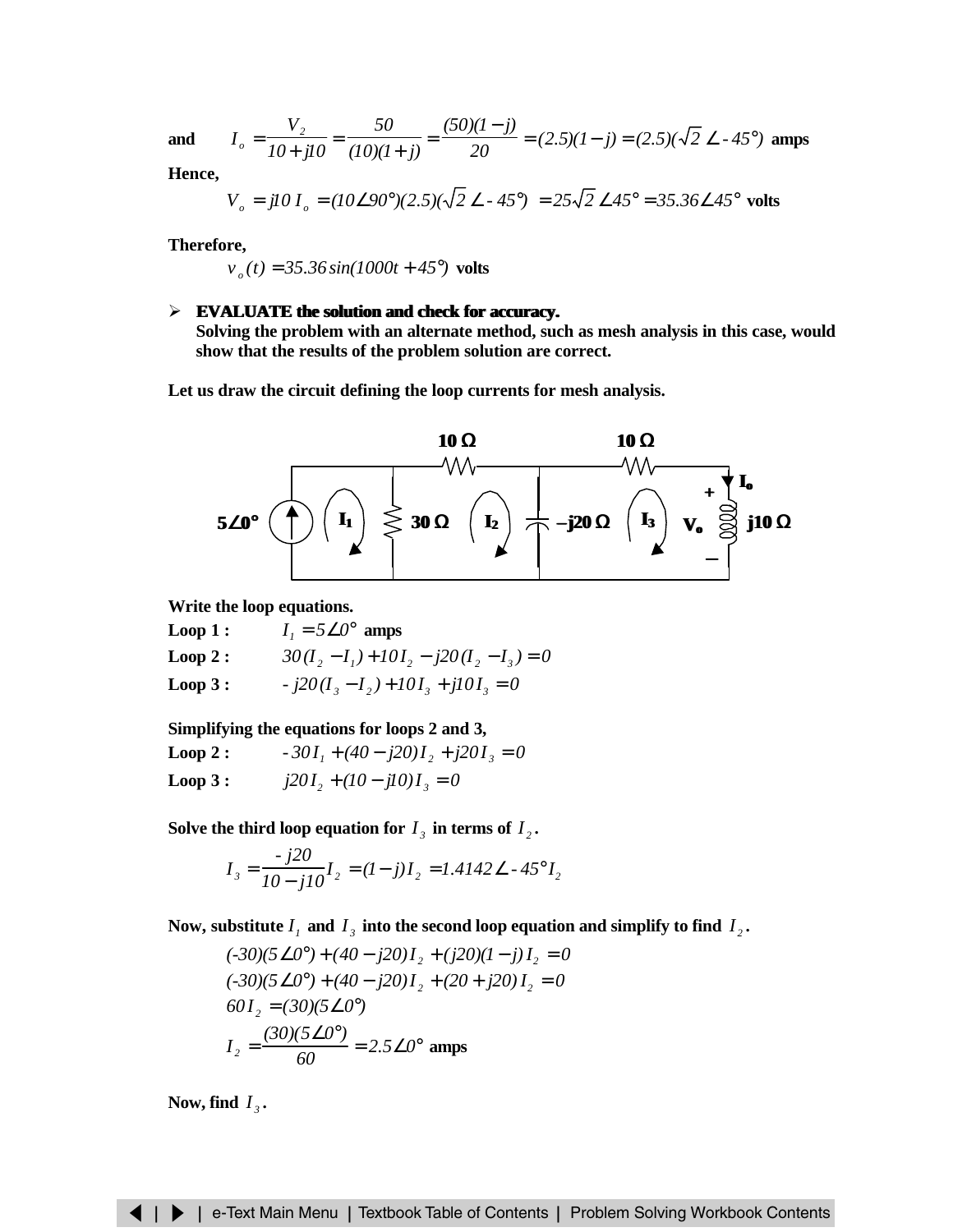$$
I_3 = (1.4142 \angle -45^\circ) I_2 = (1.4142 \angle -45^\circ)(2.5 \angle 0^\circ) = 3.536 \angle -45^\circ
$$
amps

**Clearly,**  $I_0 = I_3 = 3.536 \angle 2.45^\circ$  amps.

**Evidently,**

 $V_o = j10I_o = (10\angle 90^\circ)(3.536\angle -45^\circ) = 35.36\angle 45^\circ$  volts **and**  $v_a(t) = 35.36 \sin(1000t + 45^\circ)$  volts

**This answer is the same as the answer obtained using nodal analysis. Our check for accuracy was successful.**

ÿ **Has the problem been solved SATISFACTORILY? If so, present the solution; if not, then return "ALTERNATIVE solutions" and continue through the process again. This problem has been solved satisfactorily.**

$$
v_o(t) = 35.36 \sin(1000t + 45^{\circ})
$$
 volts

**Problem 10.2** [10.5] Given the circuit in Figure 10.1 and  $v_i(t) = 10\cos(1000t)$ **volts, use nodal analysis to find**  $v_a(t)$ **.** 



Let us start by building the ac circuit. The voltage source,  $v_i(t) = 10\cos(1000t)$  volts, **becomes**  $10\angle0^\circ$  volts, with  $\omega = 1000$ . The inductive reactance becomes  $j\omega L = j10$ . The **capacitive reactance becomes**  $1/j\omega C = 1/j(1000)(50 \times 10^{-6}) = -j20$ . Now, draw the ac

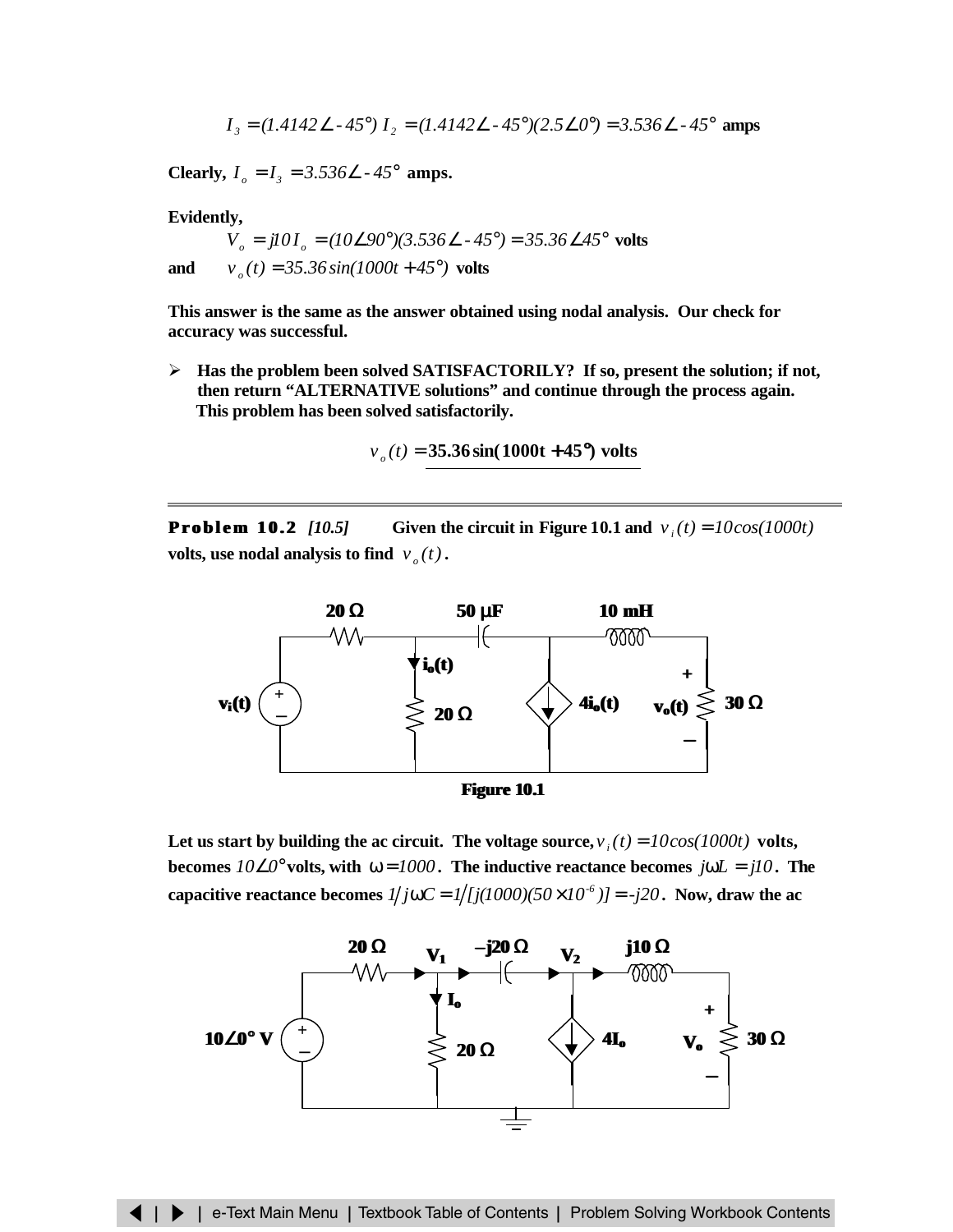<span id="page-4-0"></span>**circuit.**

**At node 1 : At node 2 :**

$$
\frac{10 - V_1}{20} = \frac{V_1}{20} + \frac{V_1 - V_2}{j20}
$$
\n
$$
10 - V_1 = V_1 + j(V_1 - V_2)
$$
\n
$$
10 = (2 + j) V_1 - j2 + jV_2
$$
\n
$$
V_1 = \frac{0.6 + j0.8}{-4 + j} V_2
$$
\n
$$
V_2 = \frac{0.6 + j0.8}{-4 + j} V_2
$$

Note that  $I_o = V_1/20$  was substituted when writing the equation for node 2.

**Substituting the equation for node 2 into the equation for node 1,**

$$
IO = \frac{(2+j)(0.6+0.8j)}{-4+j} V_2 - jV_2
$$

$$
V_2 = \frac{170}{0.6-j26.2}
$$

**or**

**Clearly,**

$$
V_o = \frac{30}{30 + jI0} V_2 = \left(\frac{3}{3 + j}\right) \left(\frac{170}{0.6 - j26.2}\right) = 6.154 \angle 70.26^\circ
$$
 volts

**With a reference of**  $A \cos(1000t + \phi)$ ,

$$
v_o(t) = 6.154 \cos(1000t + 70.26^{\circ})
$$
 volts

**Problem 10.3** Given the circuit in Figure 10.1 and  $v(t) = 20\cos(1000t)$  volts, find  $i_a(t)$  using nodal analysis.



*i o (t)* = **632.5cos(1000t -18.44°) milliamps**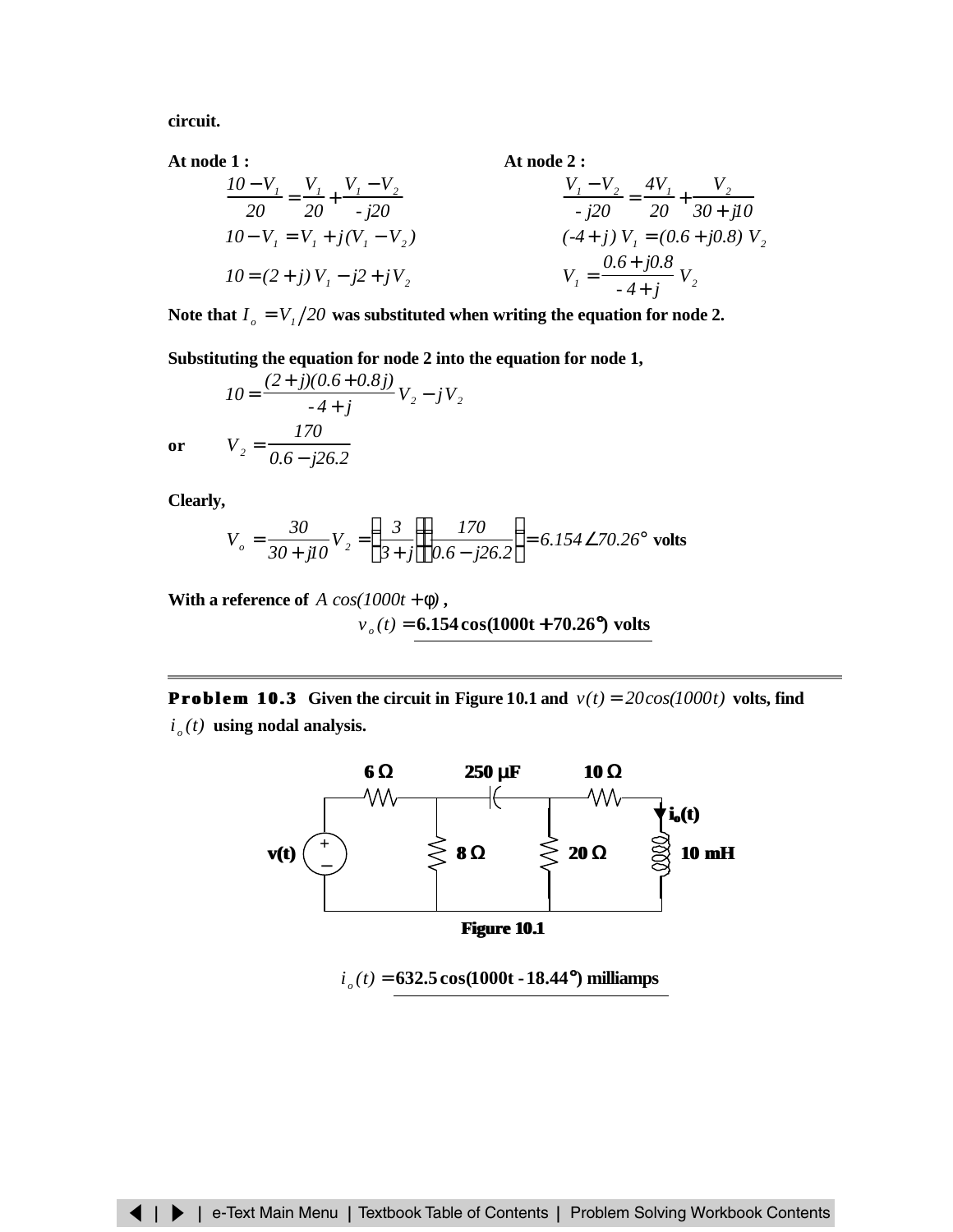# <span id="page-5-0"></span>**[MESH ANALYSIS](#page-4-0)**

**Problem 10.4** Given the circuit in Figure 10.1 and  $i(t) = 2\cos(1000t)$  amps, find  $i_o(t)$ **using mesh analysis.**



**First, we transform the circuit to the frequency domain using a reference of** *A cos(1000t* + φ*)* **and define the mesh currents as seen in the following circuit.**

**Remember that**  $X_L = j\omega L$  and  $X_C = \frac{1}{j\omega C}$ *1*  $X_c = \frac{1}{j\omega C}$ .



There is only one unknown loop current,  $I_{\rho}$ . **Writing the loop equation,**

$$
10(I_o - 2) + 10I_o + j20I_o = 0
$$
  
(20 + j20)I<sub>o</sub> = 20  

$$
I_o = \frac{20}{20 + j20} = \frac{I}{I + j} = \frac{I \angle 0^{\circ}}{\sqrt{2} \angle 45^{\circ}} = 0.707I \angle -45^{\circ}
$$
amps

**Therefore,**

$$
i_o(t) = 707.1\cos(1000t - 45^{\circ})
$$
 milliamps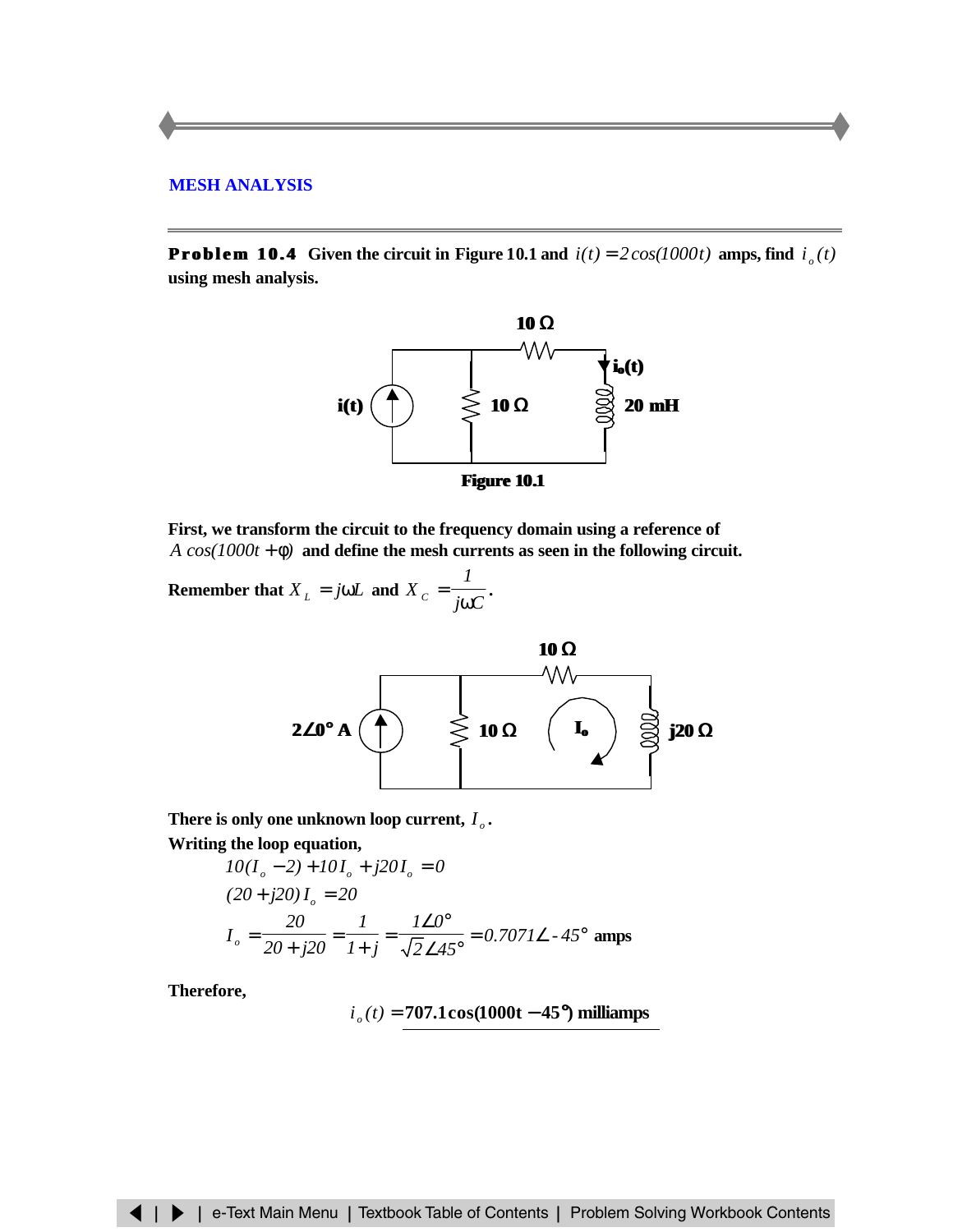**Problem 10.5** Given the circuit in Figure 10.1 and  $i(t) = 5\sin(1000t)$  amps, find  $i_o(t)$ **using mesh analysis.**



**Transform the circuit to the frequency domain using a reference of**  $A \sin(1000t + \phi)$  and **define the mesh currents.**



Clearly,  $I_o = I_2$ .

Use mesh analysis to find  $I_1$  and  $I_2$ .

**For loop 1 :**  $I_1 - 5$ ) +  $10I_1 - j20(I_1 - I_2) = 0$ **For loop 2 :**  $I_2 - I_1$ ) +  $10I_2$  +  $j10I_2$  = 0

**Simplifying,**

$$
(40 - j20)I1 + j20I2 = 150
$$
  

$$
j20I1 + (10 - j10)I2 = 0
$$

**Simplifying further,**

$$
(2-j)I_1 + jI_2 = 7.5
$$
  

$$
j2I_1 + (1-j)I_2 = 0
$$

Find  $I_1$  in terms of  $I_2$  for the second loop equation.

$$
I_1 = \left(\frac{-1+j}{j2}\right) I_2 = \left(\frac{1}{2} + j\frac{1}{2}\right) I_2 = \left(\frac{1}{2}\right) I + j I_2
$$

**Substituting this equation into the first loop equation we get,**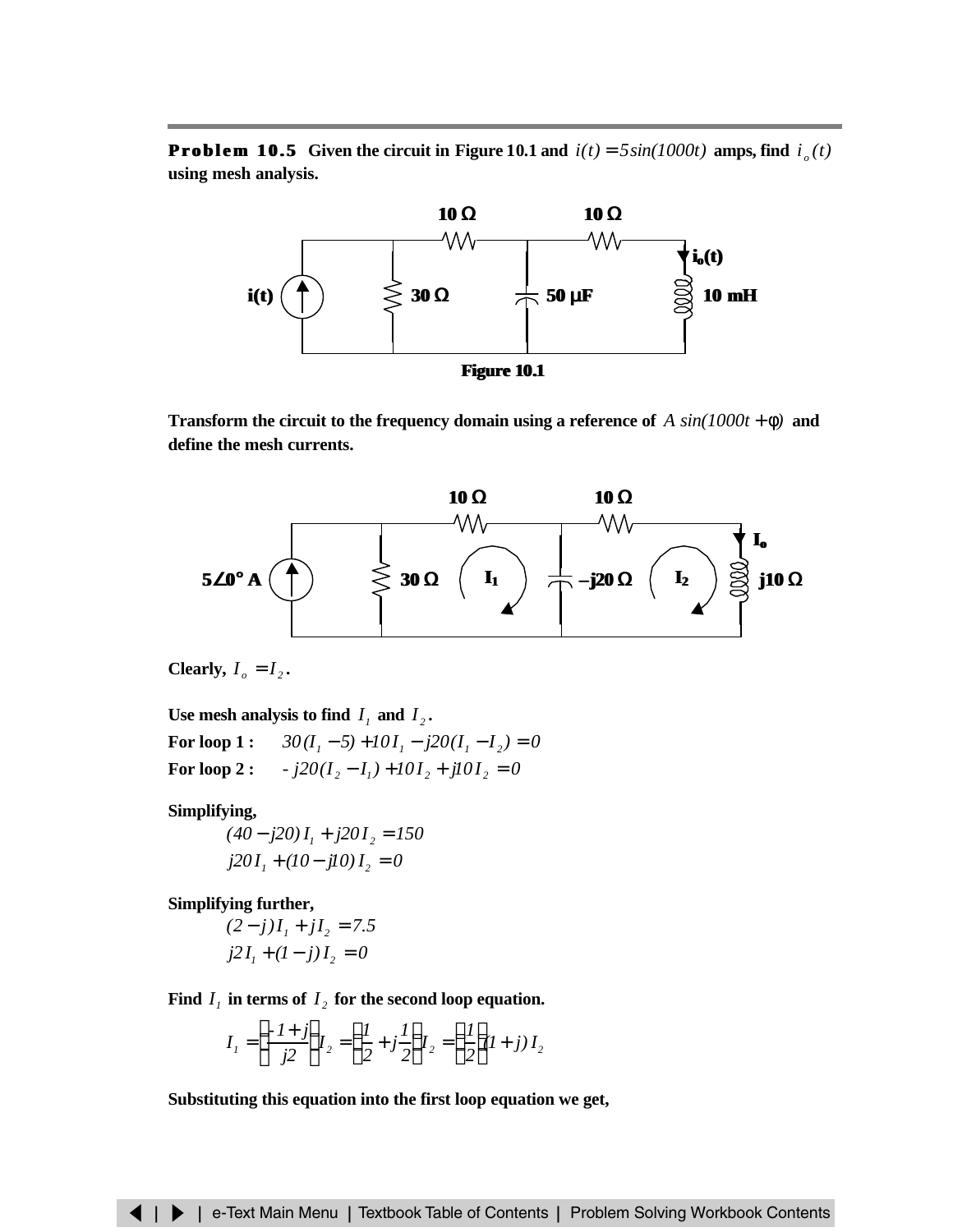<span id="page-7-0"></span>
$$
(2-j)\left(\frac{1+j}{2}\right)I_2 + jI_2 = 7.5
$$
  
\n
$$
(2-j)(1+j)I_2 + j2I_2 = 15
$$
  
\n
$$
(3+j3)I_2 = 15
$$
  
\n
$$
I_2 = \frac{15}{3+j3} = \frac{5}{1+j} = \frac{5\angle 0^{\circ}}{\sqrt{2}\angle 45^{\circ}} = 3.536\angle -45^{\circ}
$$

**Hence,**

*I*<sub>*o*</sub> = 3.536∠ *-* 45<sup>°</sup> **amps** 

**Therefore,**  $i_a(t) = 3.536 \sin(1000t - 45^{\circ})$  amps

### **SUPERPOSITION THEOREM**

**The superposition theorem applies to ac circuits the same as it does for dc circuits. This theorem is important if the circuit has sources operating at different frequencies. Since the impedances depend on frequency, we must have a different frequency-domain circuit for each source. The total response is obtained by adding the individual responses in the time domain.**

**Problem 10.6** Given the circuit in Figure 10.1,  $i(t) = 2\cos(1000t)$  amps and  $v(t) = 10 \sin(4000/3t)$  volts, find  $i_c(t)$ .



**Because the two sources have different frequencies, we need to use superposition to solve this problem.** Thus,  $i_c(t) = i_{c}(t) + i_{c}(t)$ .

**Start with the current source and a reference of**  $A \cos(1000t + \phi)$ .

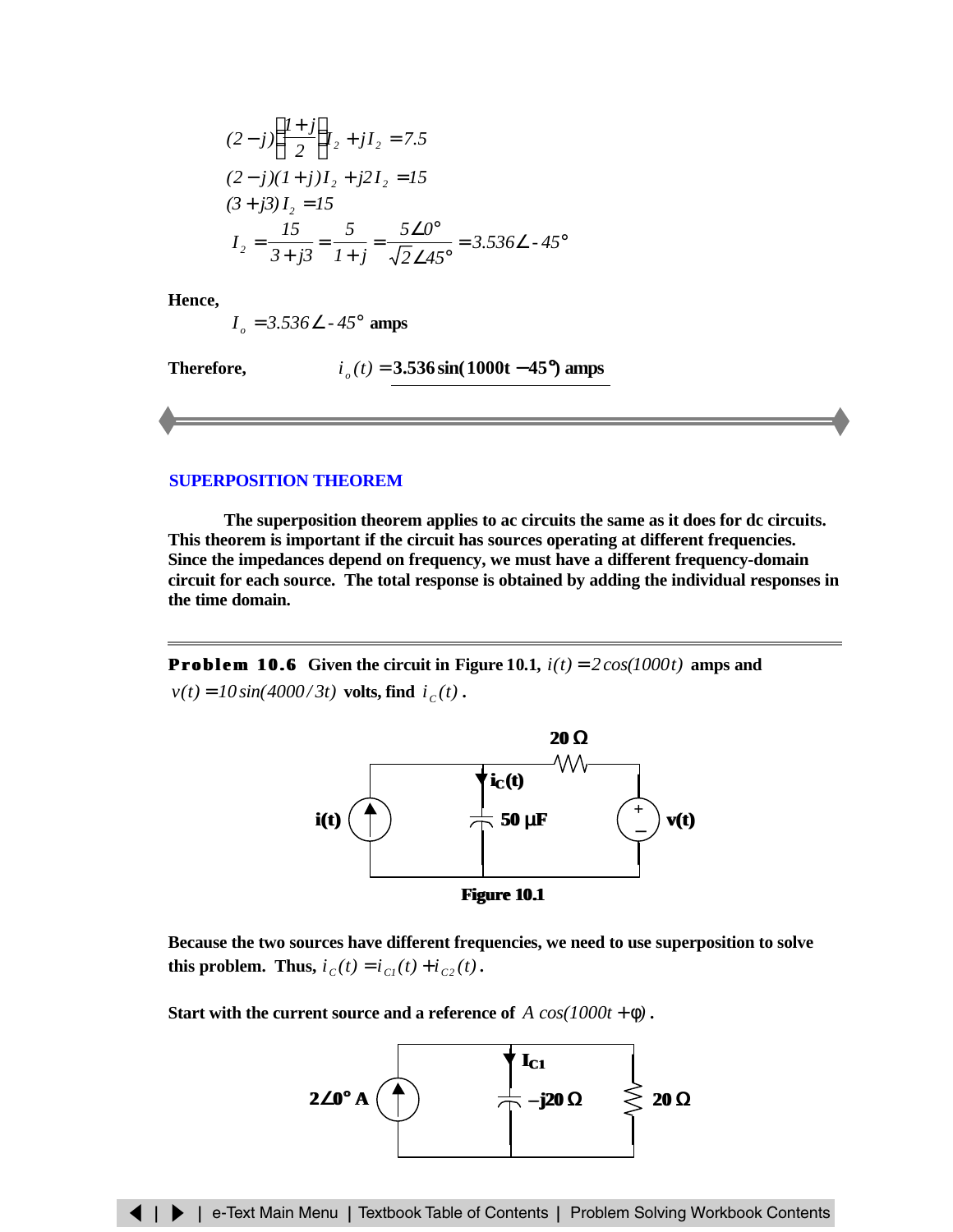**Using current division,**

$$
I_{C1} = \left(\frac{20}{20 - j20}\right)2 = \frac{2}{1 - j} = \frac{(2)(1 + j)}{2} = 1 + j = \sqrt{2} \angle 45^{\circ} = 1.4142 \angle 45^{\circ}
$$
amps

**Hence,**

$$
i_{\text{Cl}}(t) = 1.4142 \cos(1000t + 45^{\circ})
$$
amps

**Next, use the voltage source with a reference of**  $A \sin(4000/3t + \phi)$ **.** 



**Clearly,**

$$
I_{c2} = \frac{10}{20 - jI5} = \frac{2}{4 - j3} = \frac{(2)(4 + j3)}{16 + 9} = \frac{(2)(5\angle 36.87^{\circ})}{25} = 0.4\angle 36.87^{\circ}
$$
amps

**Hence,**

 $i_{c2}(t) = 0.4 \sin(4000/3t + 36.87^{\circ})$  amps

**Recall that**  $i_c(t) = i_{c1}(t) + i_{c2}(t)$ .

**Therefore,**

*i C (t)* = **[1.4142cos(1000t) + 0.4sin( 4000/ 3t + 36.87°)] amps**

**Problem 10.7** *[10.33]* Given the circuit in Figure 10.1 and  $v_i(t) = 12\cos(3t)$  volts, solve for  $v_{o}(t)$  using the principle of superposition.

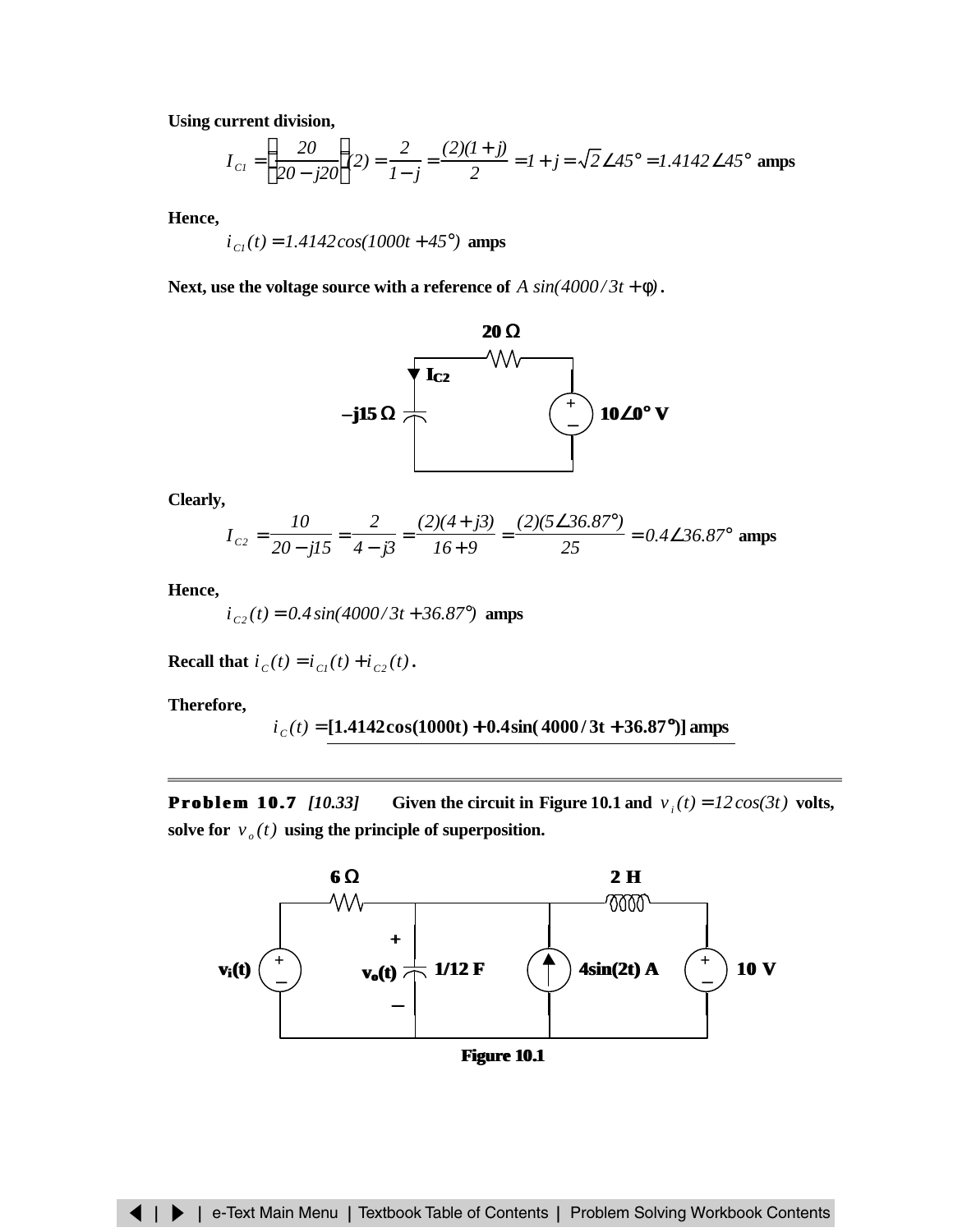Let  $V_o = V_1 + V_2 + V_3$  where  $V_1$ ,  $V_2$ , and  $V_3$  are respectively the voltages produced by **the 10 volt dc source, the ac current source, and the ac voltage source acting independently. For** *V<sup>1</sup>* **, consider the circuit shown in Figure (a).**



The capacitor is an open circuit to dc while the inductor is a short circuit. Hence,  $V<sub>1</sub> = 10$ **volts and**  $v_1(t) = 10$  **volts.** 

**For**  $V_2$ , consider the circuit in Figure (b).  $\omega = 2$ , so the inductor becomes  $j\omega L = j4$ . **Likewise, the capacitor becomes**  $1/j\omega C = -j/(2/12) = -j6$ .



**Applying nodal analysis,**

$$
4 = \frac{V_2}{6} + \frac{V_2}{\cdot j6} + \frac{V_2}{j4} = \left(\frac{1}{6} + j\frac{1}{6} - j\frac{1}{4}\right)V_2
$$

**which leads to**

$$
V_2 = \frac{(4)(12)}{2 - j} = 21.45 \angle 26.56^\circ
$$
 volts

**With a reference of**  $A \sin(2t + \phi)$ ,

$$
v_2(t) = 21.45 \sin(2t + 26.56^\circ)
$$
 volts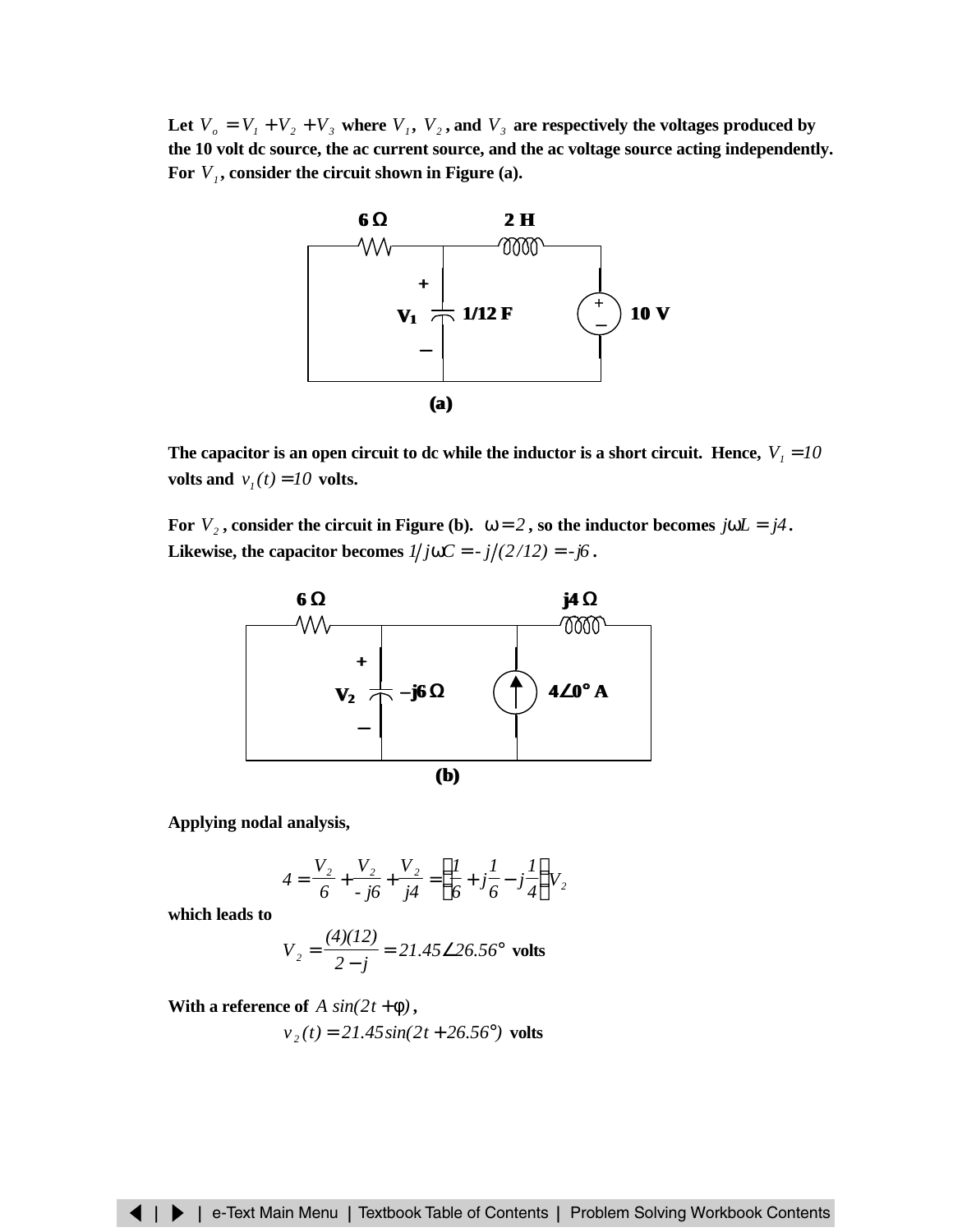**For V**<sub>3</sub>**, consider the circuit in Figure (c).**  $\omega = 3$  which leads to  $j\omega L = j6$  for the inductor and  $1/j\omega C = -j/(3/12) = -j4$  for the capacitor.



**At the non-reference node,**

$$
\frac{12 - V_3}{6} = \frac{V_3}{4} + \frac{V_3}{6}
$$

**which leads to**

$$
V_3 = \frac{(2)(12)}{2+j} = 10.733 \angle -26.56^\circ \text{ volts}
$$

**With a reference of***A*  $cos(3t + \phi)$ ,

$$
v_3(t) = 10.733 \cos(3t - 26.56^\circ)
$$
 volts

**Recall that**  $v_o(t) = v_1(t) + v_2(t) + v_3(t)$ .

**Therefore,**

$$
v_o(t)
$$
 = [10 + 21.45sin(2t + 25.56°) + 10.733cos(3t - 25.56°)] volts

**Problem 10.8** Given the circuit in Figure 10.1 and  $v_s(t) = cos(1000t)$  volts, find  $v(t)$ .

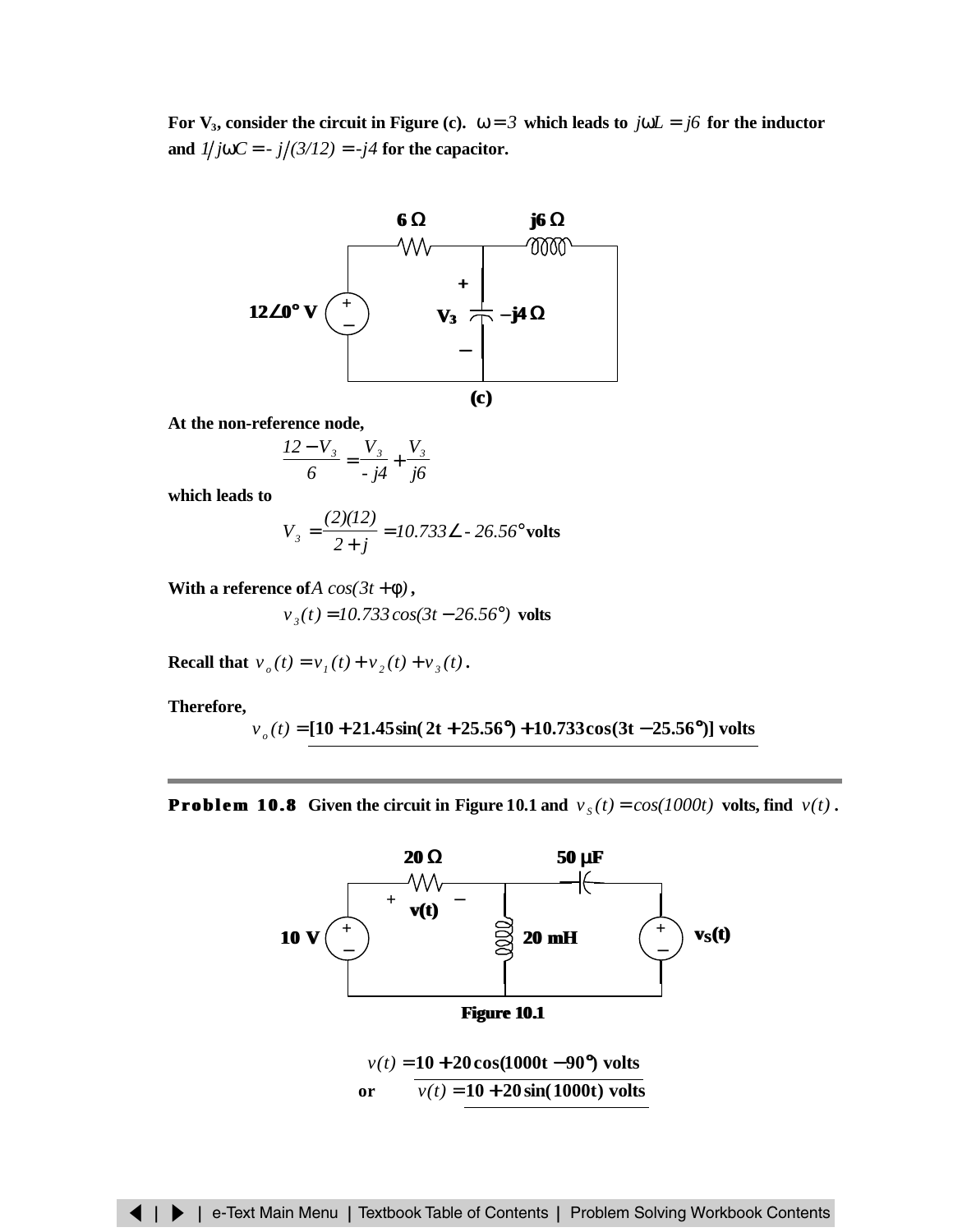## <span id="page-11-0"></span>**SOURCE TRANSFORMATION**

**Source transformation in the frequency domain involves transforming a voltage source in series with an impedance to a current source in parallel with an impedance or vice versa. We must keep the following relationship in mind when performing source transformations.**

$$
V_s = Z_s I_s \qquad \Longleftrightarrow \qquad I_s = \frac{V_s}{Z_s}
$$

**Problem 10.9** Given the circuit in Figure 10.1 and  $v(t) = 20\cos(1000t)$  volts, find  $v_{o}(t)$  **using source transformations.** 



**Figure 10.1**

**Transform the circuit to the frequency domain using a reference of**  $A \cos(1000t + \phi)$ .



**Reduce the circuit using source transformations. Begin with the 20**∠**0**°**V source in series with 6**Ω **which becomes a 10/3**∠**0**°**A source in parallel with 6**Ω**.**

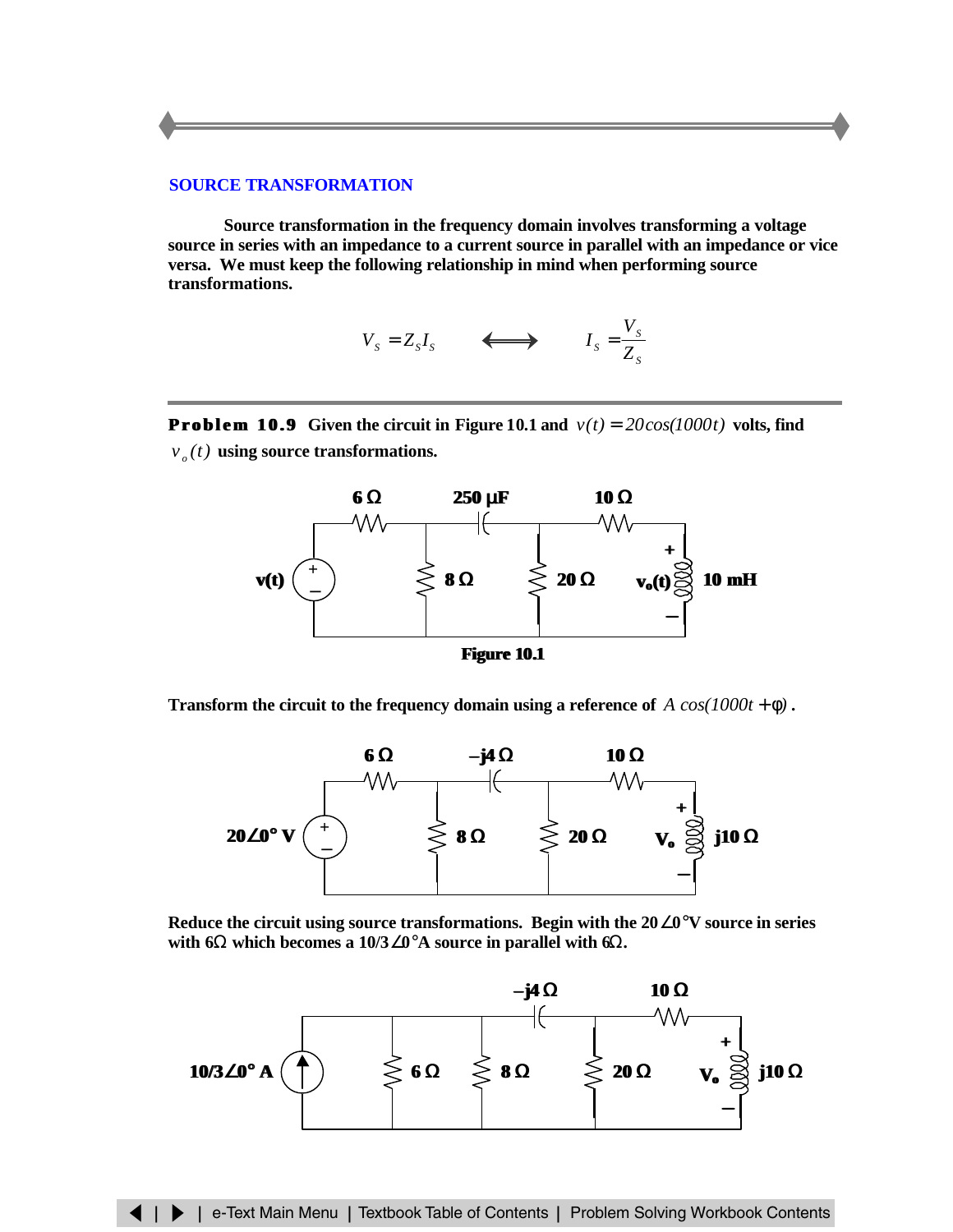**Now combine 6**Ω **|| 8**Ω **= 24/7**Ω**. The 10/3**∠**0**°**A source in parallel with 24/7**Ω **becomes an 80/7**∠**0**°**V source in series with 24/7**Ω**.**



**To perform the next source transformation, we need to find the parallel equivalent of the resistor and capacitor in series. We know that two series impedances and two parallel impedances are**

$$
Z_{Seq} = Z_{SI} + Z_{S2}
$$
 and  $\frac{1}{Z_{Peq}} = \frac{1}{Z_{PI}} + \frac{1}{Z_{P2}}$ 

To find the parallel equivalence of two series impedances, let  $Z_{\text{Seq}} = Z_{\text{P}eq}$ . Then,

$$
\frac{1}{Z_{S1} + Z_{S2}} = \frac{1}{Z_{P1}} + \frac{1}{Z_{P2}}
$$

**It can be shown that**

$$
\frac{1}{24/7 - j4} = \frac{1}{8.095} + \frac{1}{j6.939}
$$

**Thus, the 80/7**∠**0**°**V source in series with 24/7 – j4**Ω **becomes a 2.169**∠**49.4**°**A source in parallel with 8.095 – j6.939**Ω**.**



Combining  $8.095\Omega$  ||  $20\Omega = 5.763\Omega$ . We now need to find the series equivalent of the **resistor in parallel with the capacitor. It can be shown that**

$$
\frac{1}{5.763} + \frac{1}{-j6.939} = \frac{1}{3.411 - j2.833}
$$

**Thus, the 2.169**∠**49.4**°**A source in parallel with 5.763 – j6.939**Ω **becomes a 9.618**∠**9.69**°**V source in series with 3.411 – j2.833**Ω**. Before redrawing the circuit, let's combine the series resistances of**  $3.411\Omega + 10\Omega = 13.411\Omega$ **.**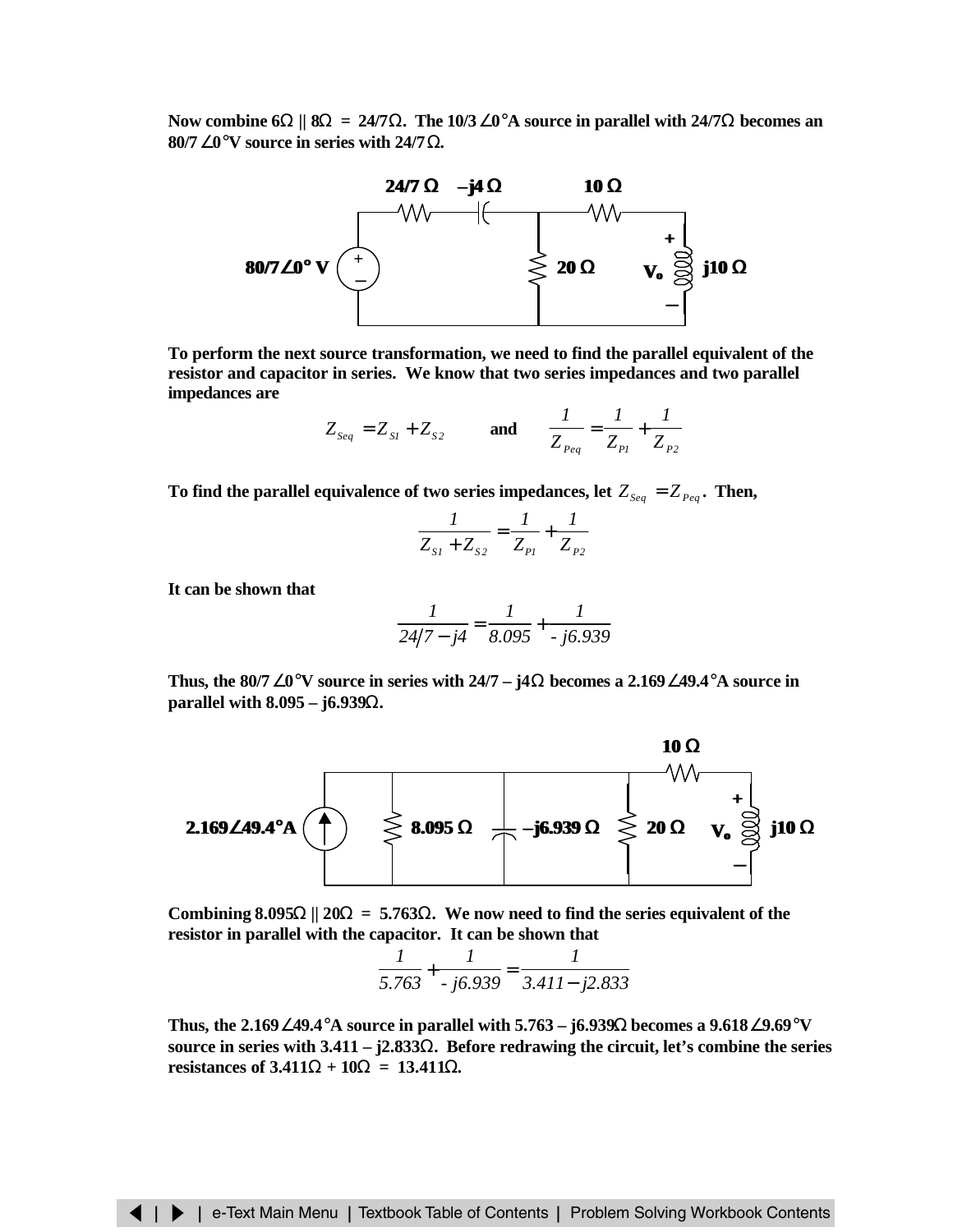<span id="page-13-0"></span>

**Now that we have found a less complex circuit via source transformations, it is simple to solve for**  $v_a(t)$ .

$$
I = \frac{9.618\angle 9.69^{\circ}}{13.411 - j2.833 + j10} = \frac{9.618\angle 9.69^{\circ}}{13.411 + j7.167} = \frac{9.618\angle 9.69^{\circ}}{15.206\angle 28.12^{\circ}} = 0.6325\angle -18.43^{\circ}
$$

**and**

 $V_e = j10I = (10\angle 90^\circ)(0.6325\angle -18.43^\circ) = 6.325\angle 71.57^\circ$ 

**Recall that we used a reference of**  $A \cos(1000t + \phi)$ . Therefore,

*v <sup>o</sup> (t)* = **6.325cos(1000t + 71.57°) volts**

## **THEVENIN AND NORTON EQUIVALENT CIRCUITS**

**Problem 10.10** Given the circuit in Figure 10.1 and  $v(t) = 100 \cos(1000t)$  volts, find  $V_{Th}$ ,  $I_N$ , and  $Z_{eq}$  looking into terminals a and b.



**Figure 10.1**

Because the circuit in Figure 10.1 has a capacitor, we can only determine  $V_{Th}$  ,  $I_N$ , and  $Z_{eq}$ **for an ac circuit in the frequency domain. Hence, the circuit becomes,**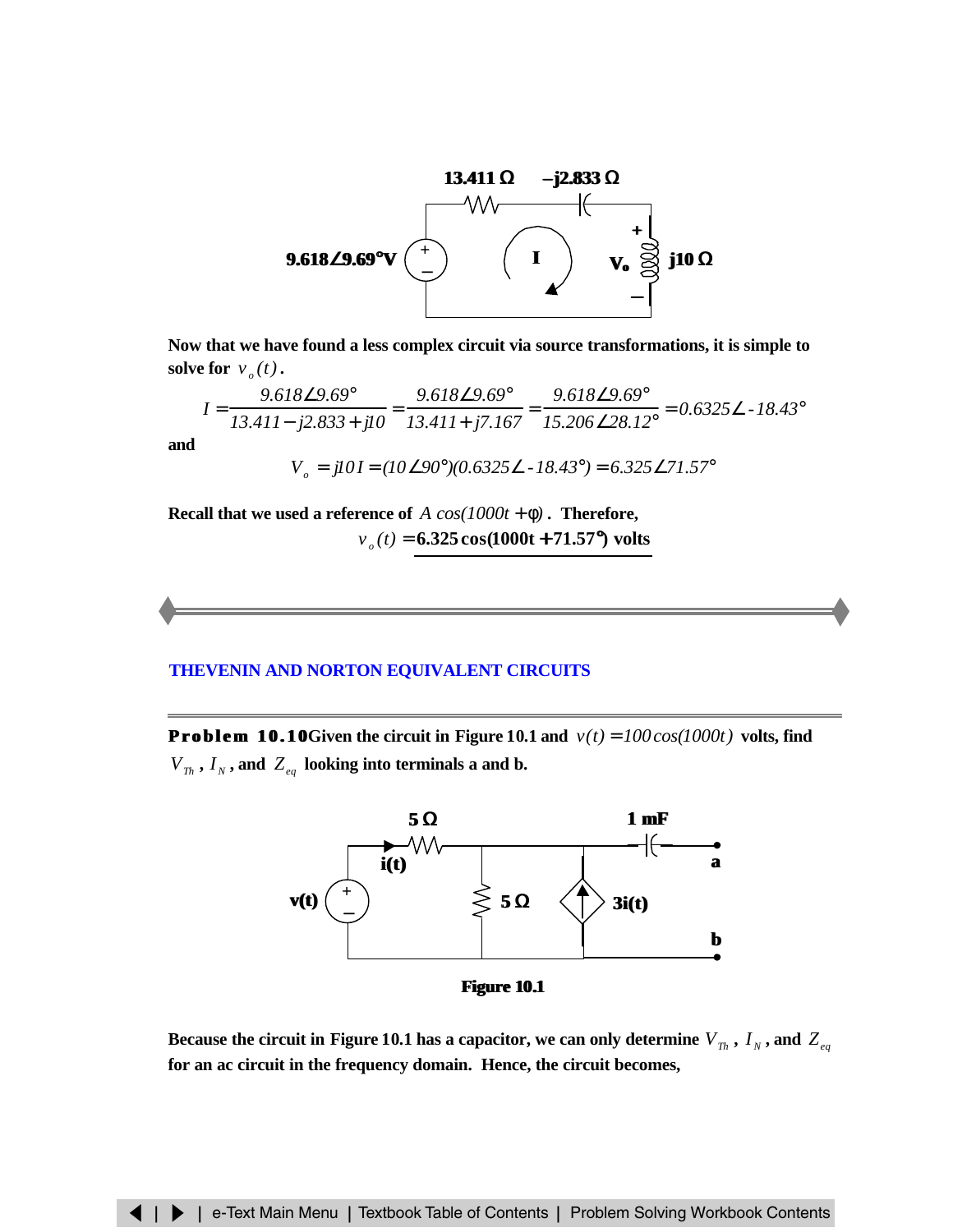

Begin by finding the open-circuit voltage, ${V}_{oc}$  . Note that there is no current flowing **through the capacitor. Thus,**  $V_{oc} = V_1$ .

**Using nodal analysis,**

$$
\frac{V_1 - 100}{5} + \frac{V_1 - 0}{5} - 3I = 0
$$
  
where  $I = \frac{100 - V_1}{5}$ .

**So,**

$$
\frac{V_1 - 100}{5} + \frac{V_1 - 0}{5} - (3) \left( \frac{100 - V_1}{5} \right) = 0
$$
  
(V\_1 - 100) + V\_1 - (3)(100 - V\_1) = 0  
5 V\_1 = 400  
V\_1 = 80 volts

**Hence,**

 $V_{oc} = 80\angle0^{\circ}$  volts

Now, find the short-circuit current,  $I_{sc}$  .



Use nodal analysis to find  $V_I$  and then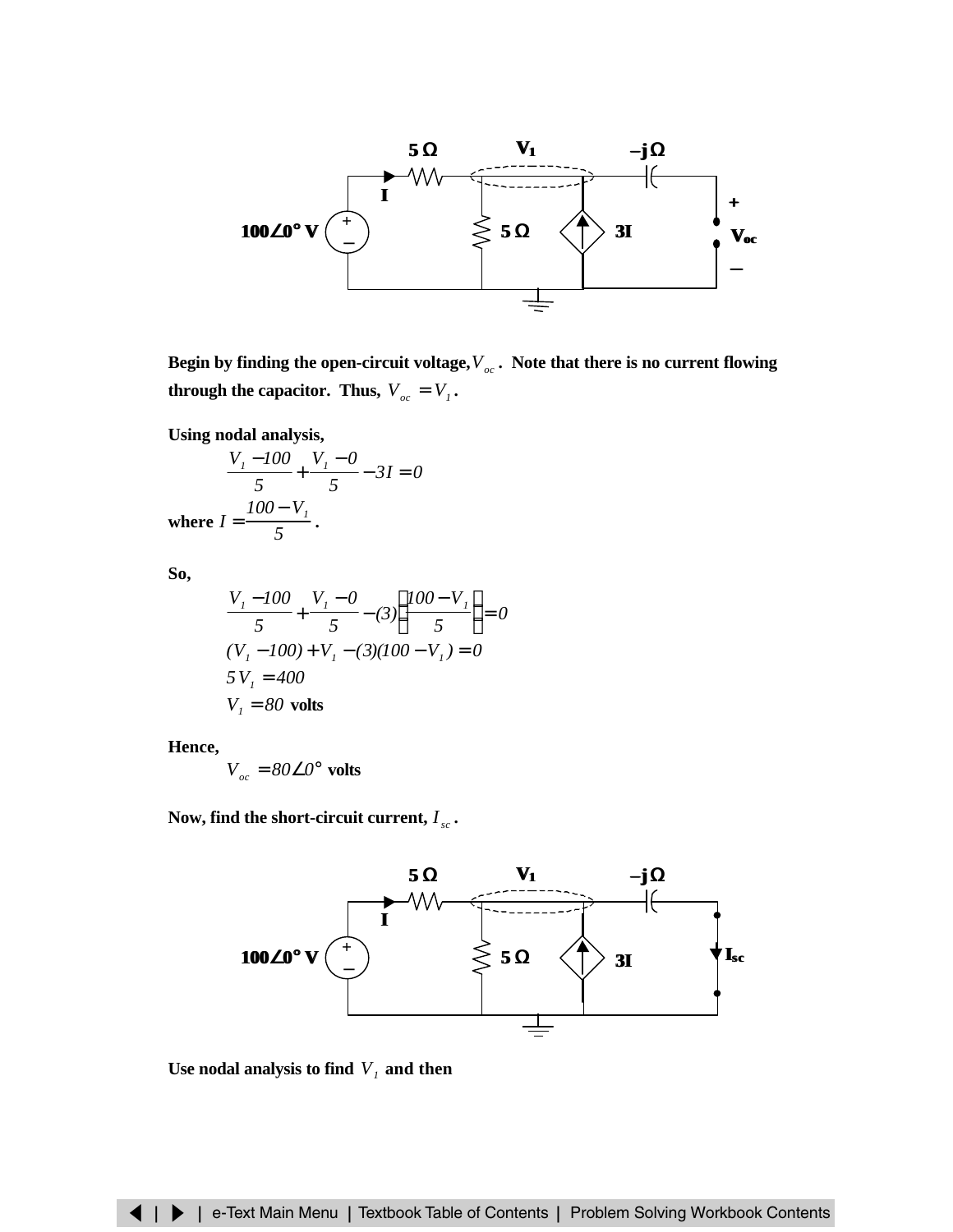$$
I_{sc} = \frac{V_1}{-j}
$$

**Writing the nodal equation,**

$$
\frac{V_1 - 100}{5} + \frac{V_1 - 0}{5} - 3I + \frac{V_1 - 0}{-j} = 0
$$
  
where  $I = \frac{100 - V_1}{5}$ .

**So,**

$$
\frac{V_{I} - 100}{5} + \frac{V_{I} - 0}{5} - (3) \left( \frac{100 - V_{I}}{5} \right) + jV_{I} = 0
$$
  
(V\_{I} - 100) + V\_{I} - (3)(100 - V\_{I}) + j5V\_{I} = 0  
(5 + j5)V\_{I} = 400  

$$
V_{I} = \frac{400}{5 + j5} = \frac{80}{1 + j} = \frac{(80)(1 - j)}{2} = (40)(1 - j)
$$

**Thus,**

$$
I_{sc} = \frac{V_I}{-j} = \frac{(40)(I - j)}{-j} = (40)(I + j) = 40\sqrt{2} \angle 45^{\circ}
$$
amps

**Finally,**

$$
Z_{eq} = \frac{V_{oc}}{I_{sc}} = \frac{80\angle 0^{\circ}}{40\sqrt{2}\angle 45^{\circ}} = \sqrt{2}\angle - 45^{\circ} \text{ ohms}
$$

**Therefore,**

$$
V_{Th} = V_{oc} = \frac{\textbf{80}}{\textbf{D0}^{\circ}}
$$
 or 
$$
v_{Th}(t) = \frac{\textbf{80}}{\textbf{cos}(1000t) \text{ volts}}
$$
  
\n
$$
I_{N} = I_{sc} = \frac{40\sqrt{2} \textbf{D45}^{\circ}}{\sqrt{2} \textbf{D45}^{\circ}}
$$
 or 
$$
i_{N}(t) = \frac{56.57 \cos(1000t) \text{ volts}}{2_{eq} = (1 - j) \text{ ohms}}
$$

**Problem 10.11***[10.43]* **Find the Thevenin and Norton equivalent circuits for the circuit shown in Figure 10.1.**

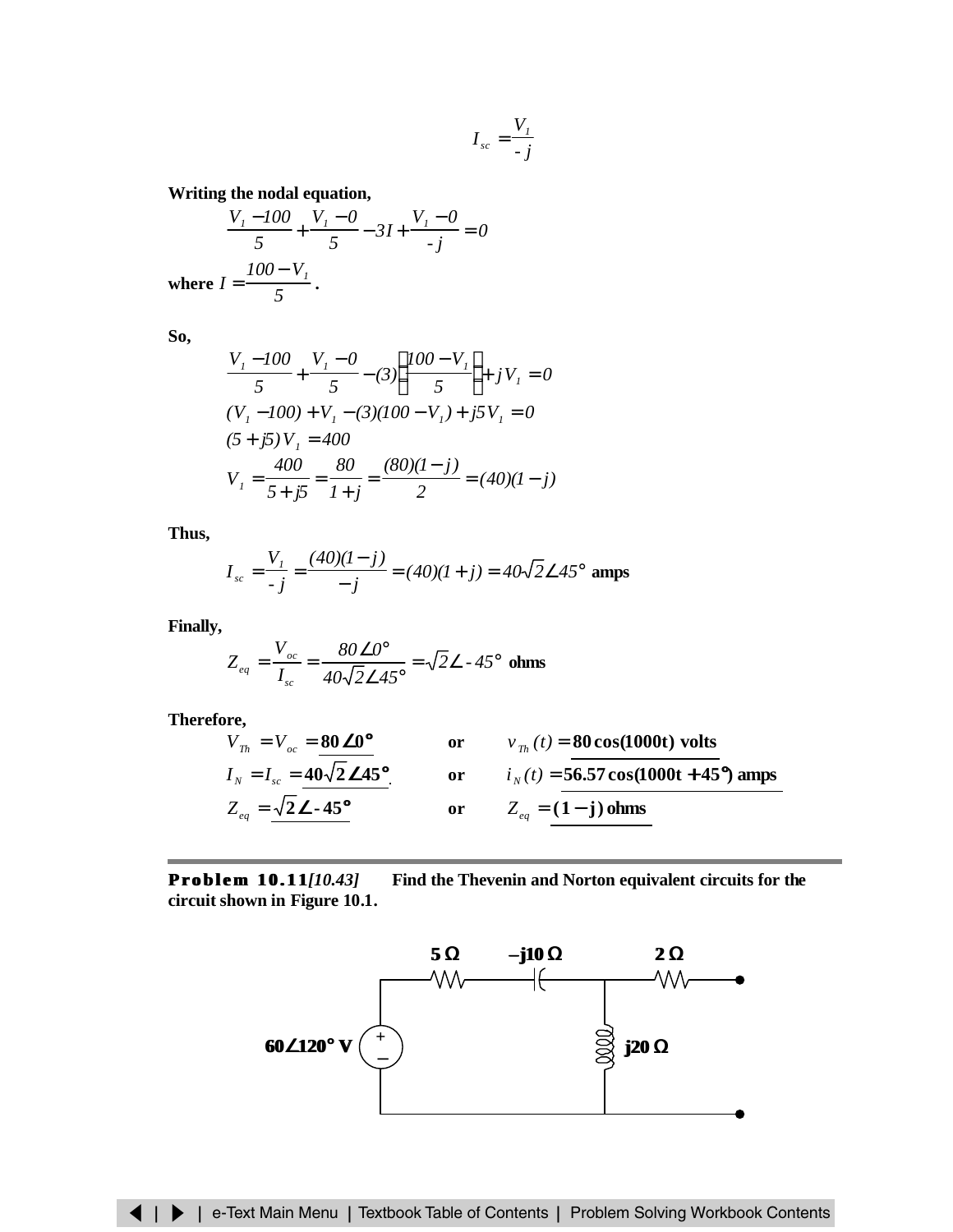### **Figure 10.1**

To find  $Z_{Th}$ , consider the circuit shown in Figure (a).



*Z* = *j20 (5* − *j10)* + *2* = *(16* − *j12)* + *2* = *18*− *j12* = *21.63*∠ *- 33.69*° *eq*  **ohms**

To obtain  $V_{Th}$ , consider the circuit in Figure (b).



$$
V_{oc} = \frac{j20}{5 - jI0 + j20} 60\angle 120^\circ = \frac{j4}{I + j2} 60\angle 120^\circ
$$
  

$$
V_{oc} = (1.7889\angle 26.57^\circ)(60\angle 120^\circ) = 107.33\angle 146.57^\circ
$$
 volts

$$
I_{sc} = \frac{V_{oc}}{Z_{eq}} = \frac{107.33\,\angle 146.57^{\circ}}{21.63\,\angle -33.69^{\circ}} = 4.961\,\angle 180.26^{\circ}
$$
amps

where  $I_{sc}$  is the current flowing downward through a short across the terminals.

**Recall that**  $Z_{Th} = Z_N = Z_{eq}$ ,  $V_{Th} = V_{oc}$ , and  $I_N = I_{sc}$ .

**Therefore,**

$$
Z_{\tau h} = Z_{\scriptscriptstyle N} = \frac{(18 - j12) \text{ ohms}}{107.33 \text{D} 146.57^{\circ} \text{ volts}}
$$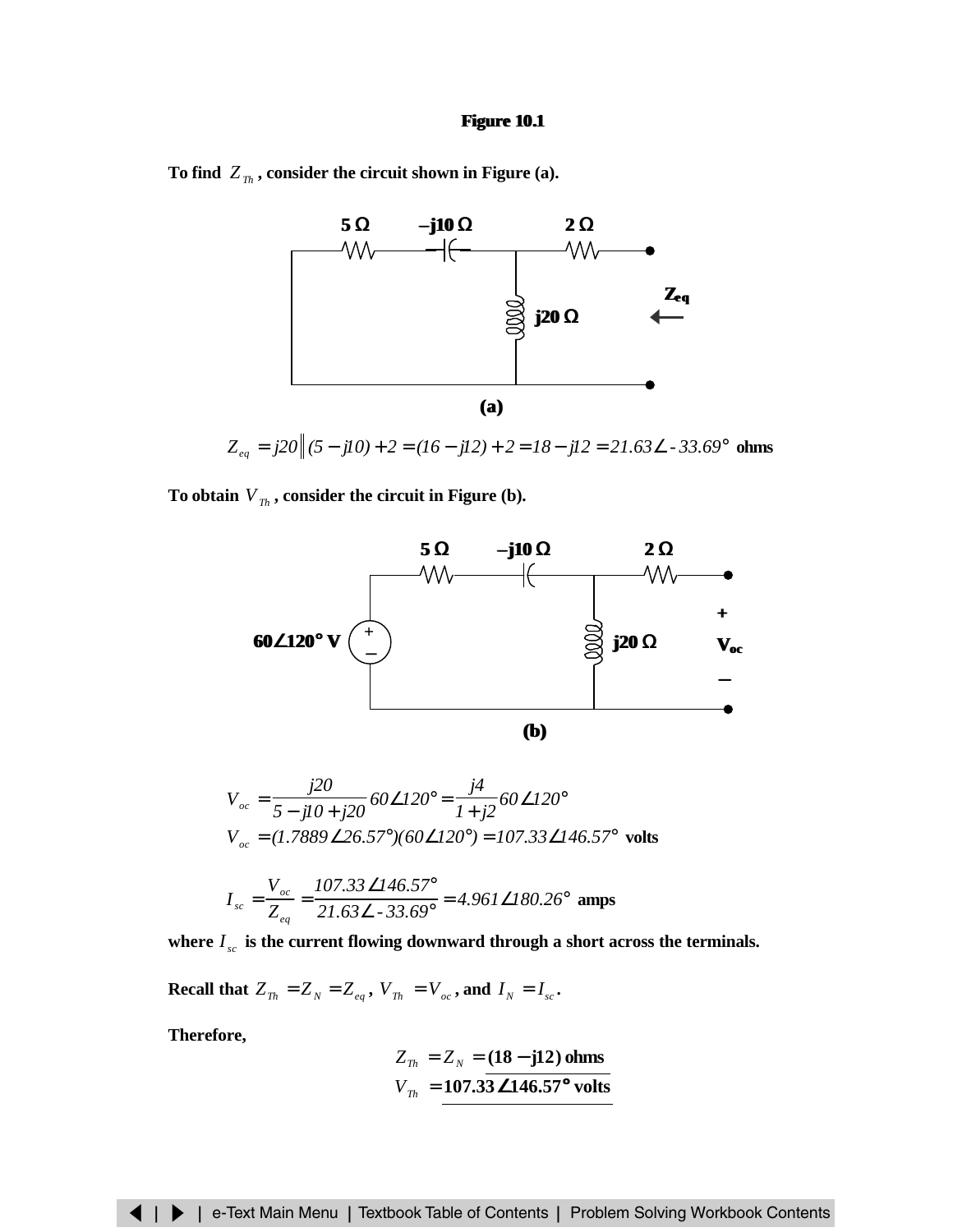<span id="page-17-0"></span>**Problem 10.12Given the circuit in Figure 10.1 and**  $v(t) = 100 \cos(1000t)$  volts, find  $i(t)$ , the current through R, for  $R = 0\Omega$ ,  $I\Omega$ ,  $I0\Omega$ ,  $I00\Omega$ , and  $I000\Omega$ .



# **[AC OP AMP CIRCUITS](#page-18-0)**

**Problem 10.13** Given the ac circuit in Figure 10.1, find  $V_{out}$  as a function of  $V_{in}$ .

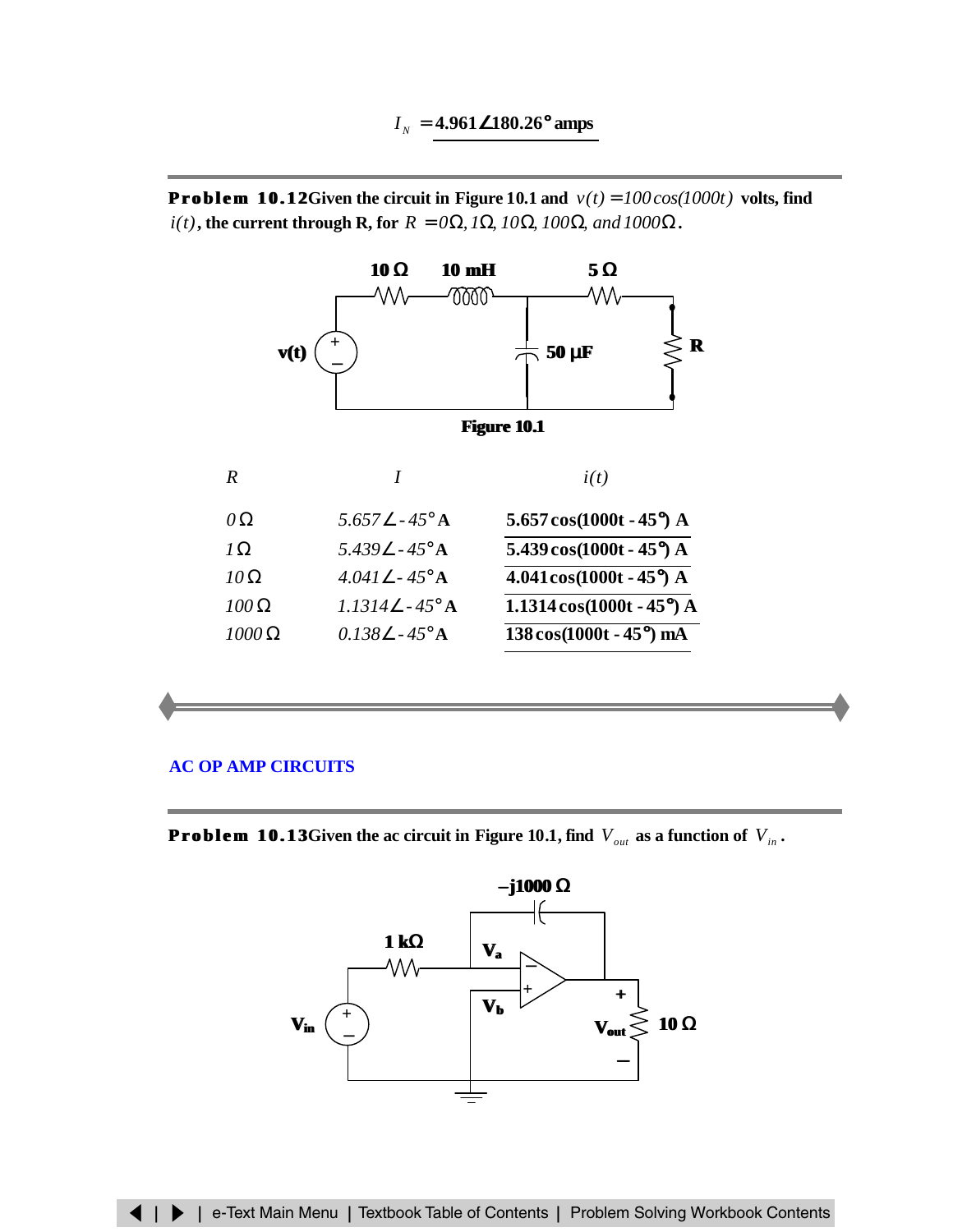<span id="page-18-0"></span>**Using nodal analysis at node a,**

$$
\frac{V_a - V_{in}}{I0^3} + \frac{V_a - V_{out}}{-jI0^3} = 0
$$
  
where  $V_a = V_b = 0$ .

**So,**

$$
\frac{V_{in}}{10^3} + \frac{V_{out}}{j10^3} = 0
$$
  
-  $jV_{out} = V_{in}$   

$$
V_{out} = \frac{V_{in}}{j} = jV_{in}
$$

**Therefore,**

$$
V_{_{out}} = \mathbf{V}_{\text{in}} \textbf{D} 90^{\circ}
$$

**The output is equal to the input except for a phase shift of 90**°**.**

**Problem 10.14** Given the circuit in Figure 10.1 and  $v_{in}(t) = 10sin(\omega t)$  volts, find  $v_{out}(t)$  for  $\omega = 1, 10, 100, 1000$  rad/sec.

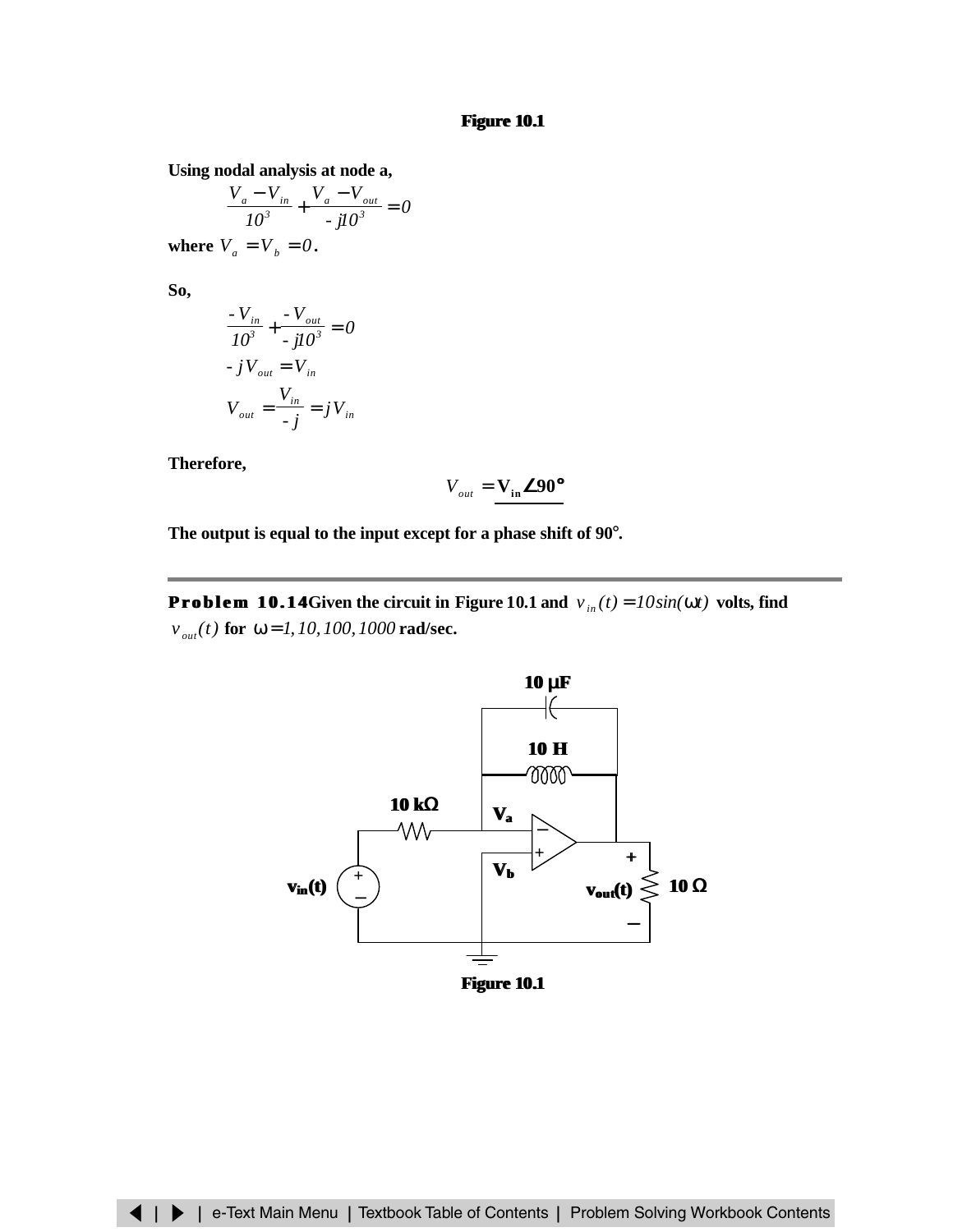Use the following ac circuit, with a reference of  $A \sin(\omega t + \phi)$ , to find  $V_{out}$  in terms of  $\omega$ .



**Using nodal analysis at node a,**

$$
\frac{V_a - I0}{I0^4} + \frac{V_a - V_{out}}{-jI0^5/\omega} + \frac{V_a - V_{out}}{jI0\omega} = 0
$$

**where**  $V_a = V_b = 0$ .

**So,**

$$
\frac{-10}{10^4} + \frac{-V_{out}}{-j10^5/\omega} + \frac{-V_{out}}{j10\omega} = 0
$$
  
\n
$$
-100 - j\omega V_{out} + \frac{j10^4}{\omega} V_{out} = 0
$$
  
\n
$$
\left(-j\omega + \frac{j10^4}{\omega}\right) V_{out} = 100
$$
  
\n
$$
V_{out} = \frac{100}{-j\omega + j10^4/\omega} = \frac{j\omega 100}{\omega^2 - 10^4} = \frac{\omega 100}{\omega^2 - 10^4} \angle 90^\circ
$$

Now, substitute the values for  $\omega$  into the equation for  $V_{\omega u}$ .

At 
$$
\omega = I
$$
 rad/sec,  
\n
$$
V_{out} \approx \frac{100}{-10^4} \angle 90^\circ = 0.01 \angle -90^\circ
$$
\n
$$
v_{out}(t) = 10 \sin(t - 90^\circ) \text{ mV}
$$

At 
$$
\omega = 10
$$
 rad/sec,  $V_{out} \approx \frac{10^3}{10^2 - 10^4} \angle 90^\circ = \frac{10^3}{9900} \angle 90^\circ = 0.10101 \angle 90^\circ$